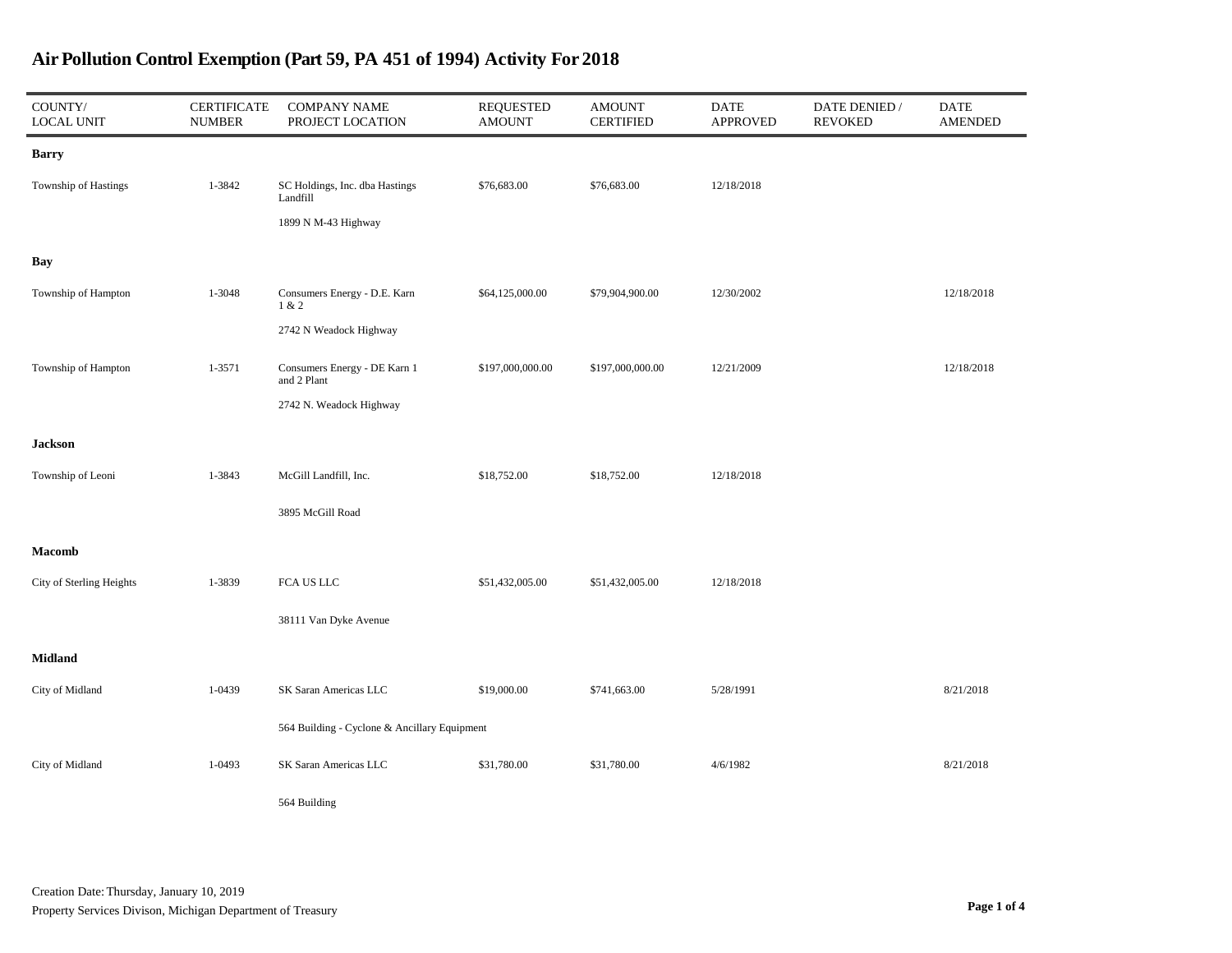| COUNTY/<br><b>LOCAL UNIT</b> | <b>CERTIFICATE</b><br><b>NUMBER</b> | <b>COMPANY NAME</b><br>PROJECT LOCATION                         | <b>REQUESTED</b><br><b>AMOUNT</b> | <b>AMOUNT</b><br><b>CERTIFIED</b> | <b>DATE</b><br><b>APPROVED</b> | DATE DENIED /<br><b>REVOKED</b> | <b>DATE</b><br><b>AMENDED</b> |  |
|------------------------------|-------------------------------------|-----------------------------------------------------------------|-----------------------------------|-----------------------------------|--------------------------------|---------------------------------|-------------------------------|--|
| City of Midland              | 1-0627                              | SK Saran Americas LLC                                           | \$80,040.00                       | \$560,119.00                      | 12/9/1974                      |                                 | 8/21/2018                     |  |
|                              |                                     | 564 Building - Scrubber & Ancillary Equipment                   |                                   |                                   |                                |                                 |                               |  |
| City of Midland              | 1-1158                              | SK Saran Americas LLC                                           | \$189,840.00                      | \$5,000.00                        | 5/28/1991                      |                                 | 8/21/2018                     |  |
|                              |                                     | 564A & 967 Buildings - Vinyl Chloride Stripping & Piping        |                                   |                                   |                                |                                 |                               |  |
| City of Midland              | $1 - 1203$                          | SK Saran Americas LLC                                           | \$459,923.00                      | \$449,573.00                      | 5/28/1991                      |                                 | 8/21/2018                     |  |
|                              |                                     | 564, 591 & 565 Buildings - V1V2 Pollution Control Installations |                                   |                                   |                                |                                 |                               |  |
| City of Midland              | $1 - 1262$                          | SK Saran Americas LLC                                           | \$133,167.00                      | \$36,351.00                       | 5/28/1991                      |                                 | 8/21/2018                     |  |
|                              |                                     | 989 Building - Hycon Back Up System                             |                                   |                                   |                                |                                 |                               |  |
| City of Midland              | $1 - 1462$                          | SK Saran Americas LLC                                           | \$82,181.00                       | \$58,181.00                       | 12/28/1983                     |                                 | 8/21/2018                     |  |
|                              |                                     | 564 Building Saran, 627 Washington Street                       |                                   |                                   |                                |                                 |                               |  |
| City of Midland              | $1 - 1463$                          | SK Saran Americas LLC                                           | \$28,935.00                       | \$14,035.00                       | 5/28/1991                      |                                 | 8/21/2018                     |  |
|                              |                                     | 564 Building Saran, 627 Washington Street                       |                                   |                                   |                                |                                 |                               |  |
| City of Midland              | $1 - 1464$                          | SK Saran Americas LLC                                           | \$15,596.00                       | \$7,798.00                        | 12/28/1983                     |                                 | 8/21/2018                     |  |
|                              |                                     | 564 Building Saran, 627 Washington Street                       |                                   |                                   |                                |                                 |                               |  |
| City of Midland              | $1 - 1465$                          | SK Saran Americas LLC                                           | \$33,000.00                       | \$33,000.00                       | 12/28/1983                     |                                 | 8/21/2018                     |  |
|                              |                                     | 564 Building Saran, 627 Washington Street                       |                                   |                                   |                                |                                 |                               |  |
| City of Midland              | 1-2303                              | SK Saran Americas LLC                                           | \$115,498.00                      | \$115,498.00                      | 12/29/1994                     |                                 | 8/21/2018                     |  |
|                              |                                     | W Main Street 911044/920620                                     |                                   |                                   |                                |                                 |                               |  |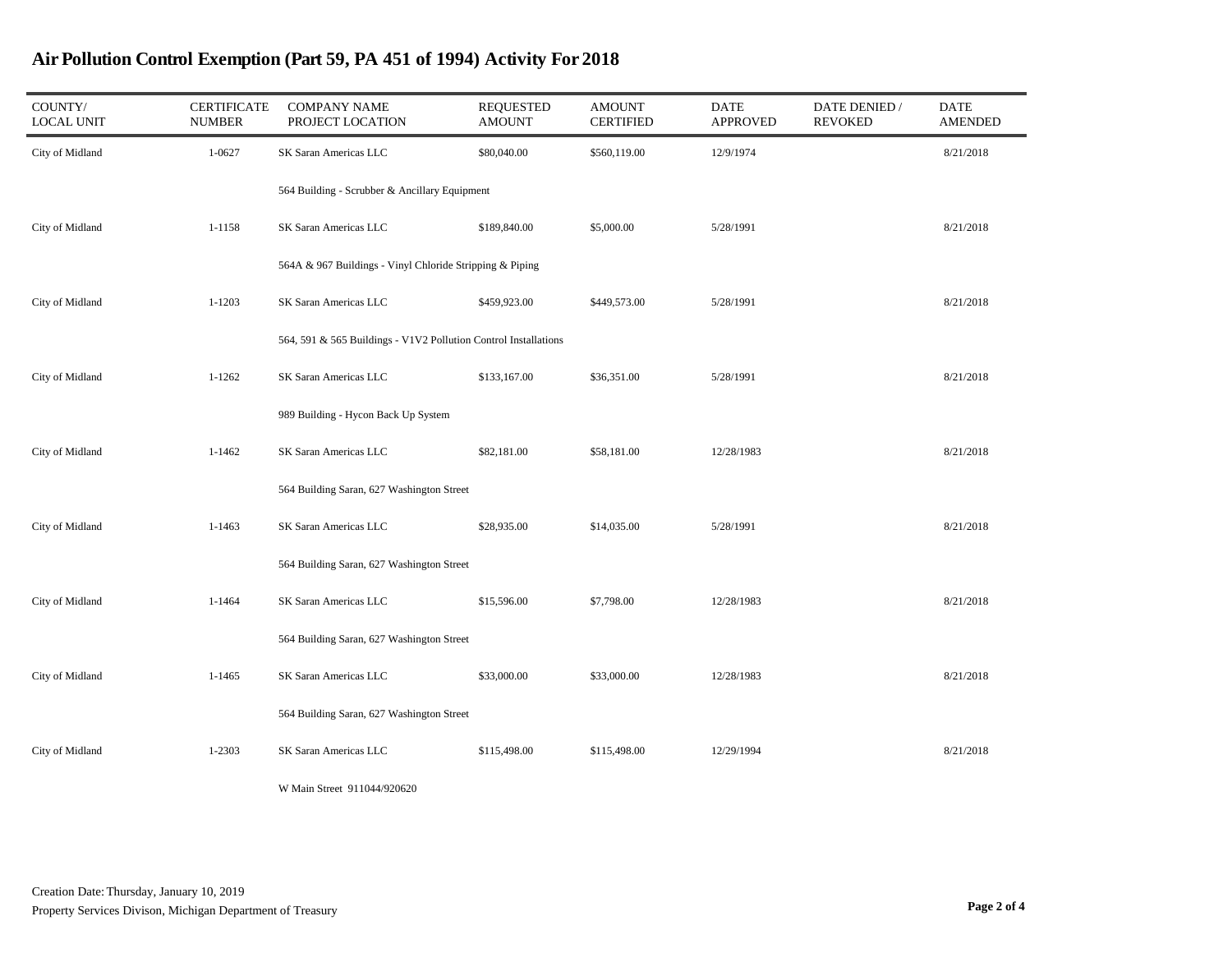| COUNTY/<br><b>LOCAL UNIT</b> | <b>CERTIFICATE</b><br><b>NUMBER</b> | <b>COMPANY NAME</b><br>PROJECT LOCATION         | <b>REQUESTED</b><br><b>AMOUNT</b> | <b>AMOUNT</b><br><b>CERTIFIED</b> | <b>DATE</b><br><b>APPROVED</b> | DATE DENIED /<br><b>REVOKED</b> | <b>DATE</b><br><b>AMENDED</b> |
|------------------------------|-------------------------------------|-------------------------------------------------|-----------------------------------|-----------------------------------|--------------------------------|---------------------------------|-------------------------------|
| City of Midland              | 1-2467                              | SK Saran Americas LLC                           | \$70,000.00                       | \$60,492.00                       | 12/30/1996                     |                                 | 8/21/2018                     |
|                              |                                     | Vinyl Chloride Handling                         |                                   |                                   |                                |                                 |                               |
| City of Midland              | $1 - 2711$                          | SK Saran Americas LLC                           | \$276,000.00                      | \$178,420.00                      | 12/29/1999                     |                                 | 8/21/2018                     |
|                              |                                     | 967 Tank Farm Relief System Upgrade             |                                   |                                   |                                |                                 |                               |
| City of Midland              | 1-2720                              | SK Saran Americas LLC                           | \$85,000.00                       | \$85,000.00                       | 12/29/1999                     |                                 | 8/21/2018                     |
|                              |                                     | W Main Street                                   |                                   |                                   |                                |                                 |                               |
| City of Midland              | 1-3178                              | SK Saran Americas LLC                           | \$4,600,288.00                    | \$4,499,261.00                    | 12/28/2004                     |                                 | 8/21/2018                     |
|                              |                                     | 564 Building                                    |                                   |                                   |                                |                                 |                               |
| Monroe                       |                                     |                                                 |                                   |                                   |                                |                                 |                               |
| City of Monroe               | 1-2881                              | DTE Electric Company                            | \$94,956,500.00                   | \$229,146,377.00                  | 12/28/2000                     |                                 | 12/18/2018                    |
|                              |                                     | 3500 E Front Street                             |                                   |                                   |                                |                                 |                               |
| Township of Frenchtown       | 1-2921                              | DTE Electric Company                            | \$101,465,000.00                  | \$206,642,016.00                  | 10/16/2001                     |                                 | 12/18/2018                    |
|                              |                                     | 3500 E Front Street                             |                                   |                                   |                                |                                 |                               |
| Ottawa                       |                                     |                                                 |                                   |                                   |                                |                                 |                               |
| Township of Port Sheldon     | 1-3052                              | Consumers Energy Company -<br>JH Campbell Plant | \$384,034,480.00                  | \$257,314,678.00                  | 12/30/2002                     |                                 | 12/18/2018                    |
|                              |                                     | 17000 Croswell                                  |                                   |                                   |                                |                                 |                               |
| Township of Port Sheldon     | 1-3786                              | Consumers Energy - JH<br>Campbell Plant         | \$206,500,000.00                  | \$206,500,000.00                  | 10/13/2014                     |                                 | 12/18/2018                    |
|                              |                                     | JH Campbell Plant - 17000 Croswell              |                                   |                                   |                                |                                 |                               |

Sanilac